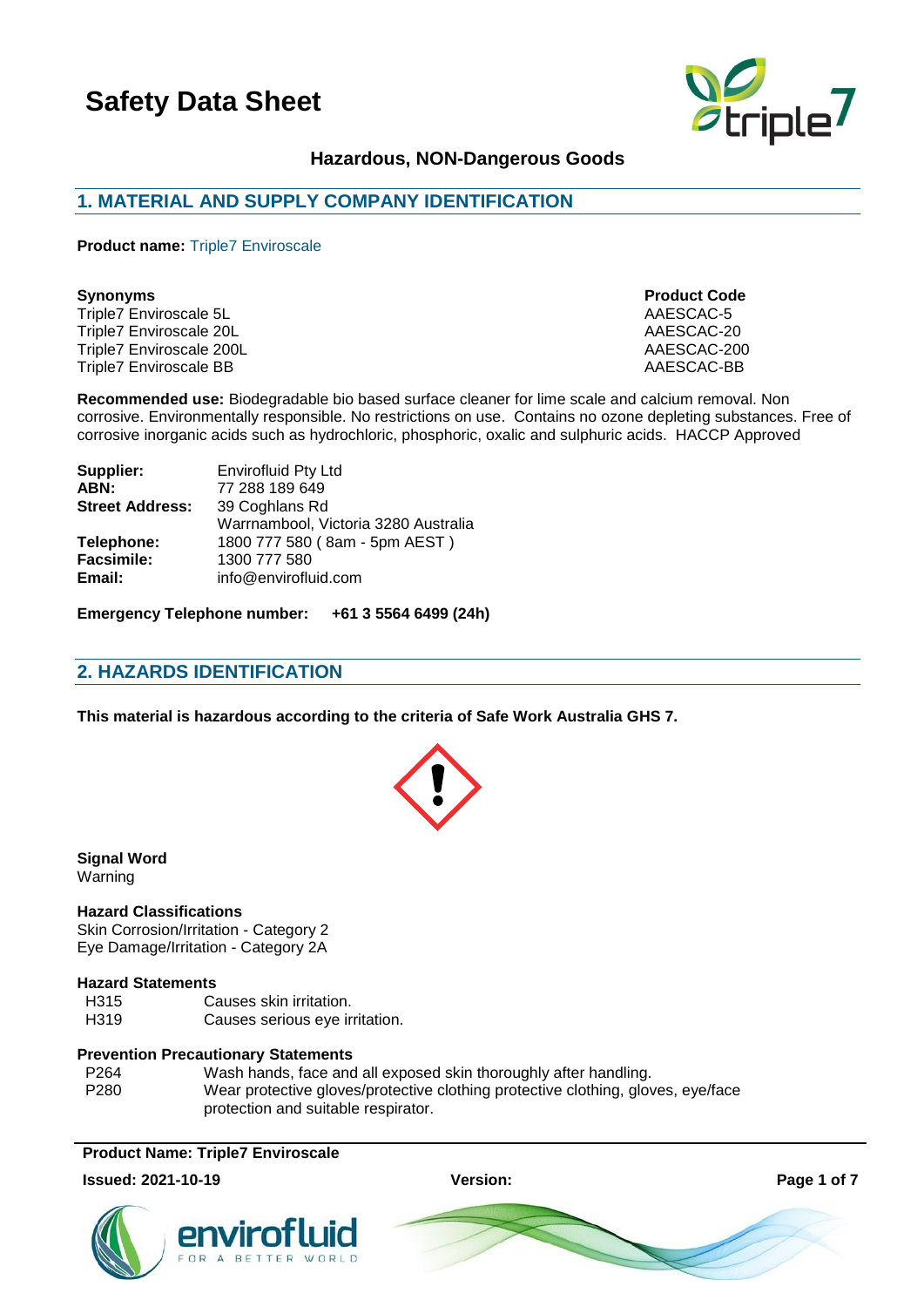

### **Response Precautionary Statements**

| P302+P352 | IF ON SKIN: Wash with plenty of water.                                                     |
|-----------|--------------------------------------------------------------------------------------------|
|           | P305+P351+P338 IF IN EYES: Rinse cautiously with water for several minutes. Remove contact |
|           | lenses, if present and easy to do. Continue rinsing.                                       |
| P332+P313 | If skin irritation occurs: Get medical advice/attention.                                   |
| P337+P313 | If eye irritation persists: Get medical advice/attention.                                  |
| P362      | Take off contaminated clothing.                                                            |
|           |                                                                                            |

### **Storage Precautionary Statement**

Not allocated

**Disposal Precautionary Statement**

Not allocated

**Poison Schedule:** Unknown

### **DANGEROUS GOOD CLASSIFICATION**

Not classified as Dangerous Goods by the criteria of the "Australian Code for the Transport of Dangerous Goods by Road & Rail" and the "New Zealand NZS5433: Transport of Dangerous Goods on Land".

| CAS NO | <b>PROPORTION</b> |
|--------|-------------------|
|        | $<$ 1 %           |
|        | $<$ 4 %           |
|        | <b>Balance</b>    |
|        | 100%              |
|        |                   |

### **4. FIRST AID MEASURES**

If poisoning occurs, contact a doctor or Poisons Information Centre (Phone Australia 131 126, New Zealand 0800 764 766).

**Inhalation:** Remove victim from exposure - avoid becoming a casualty. Remove contaminated clothing and loosen remaining clothing. Allow patient to assume most comfortable position and keep warm. Keep at rest until fully recovered. Seek medical advice if effects persist.

**Skin Contact:** If skin or hair contact occurs, immediately remove contaminated clothing and flush skin and hair with running water. Continue flushing with water until advised to stop by the Poisons Information Centre or a Doctor; or for 15 minutes and transport to Doctor or Hospital.

**Eye contact:** If in eyes, hold eyelids apart and flush the eyes continuously with running water. Continue flushing until advised to stop by the Poisons Information Centre or a Doctor; or for at least 15 minutes and transport to Doctor or Hospital.

**Ingestion:** Rinse mouth with water. If swallowed, do NOT induce vomiting. Give a glass of water to drink. Never give anything by the mouth to an unconscious patient. If vomiting occurs give further water. Seek medical advice.

**Product Name: Triple7 Enviroscale**

**Issued: 2021-10-19 Version: Page 2 of 7**



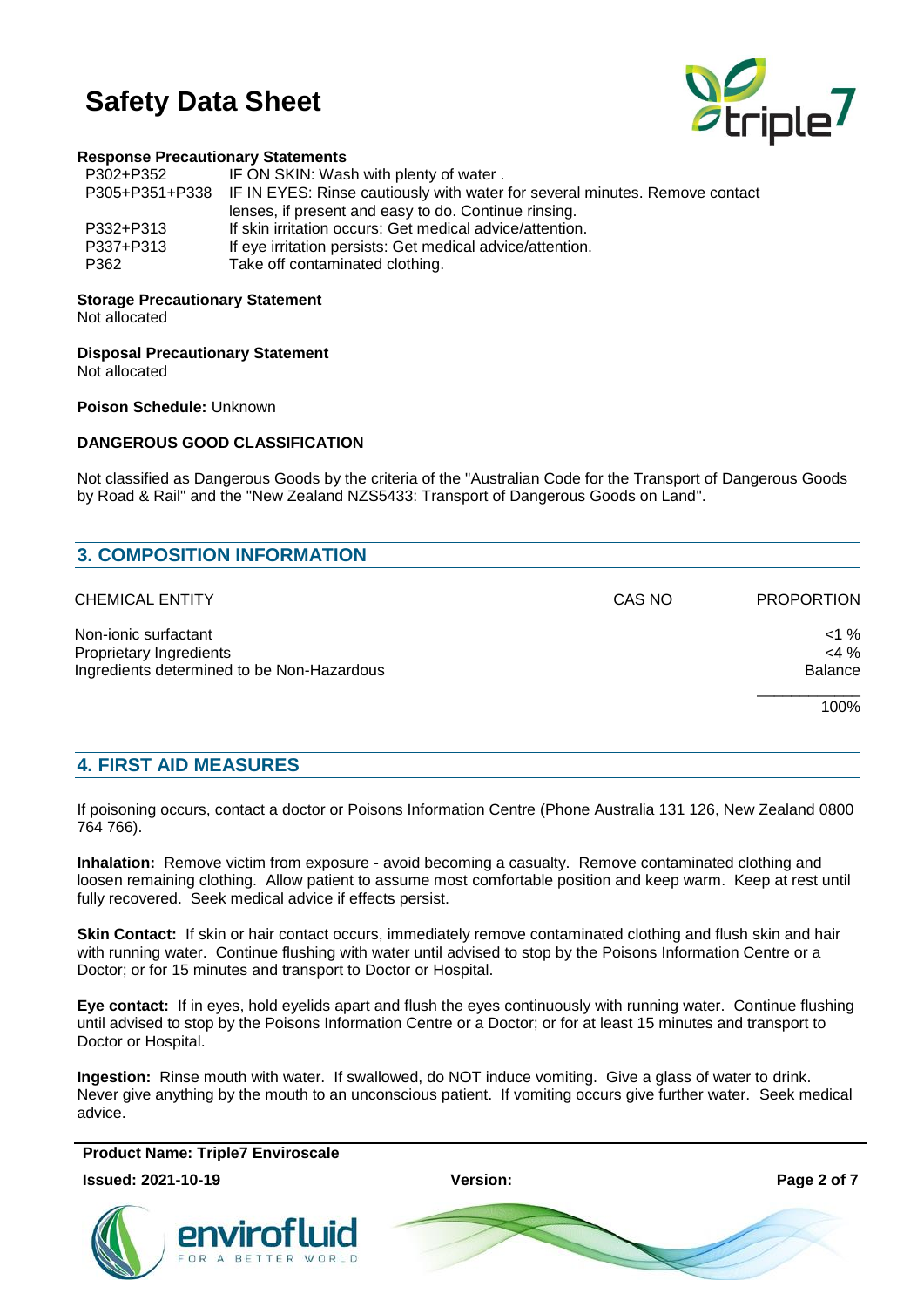

**PPE for First Aiders:** Wear overalls, gloves, safety glasses. Available information suggests that gloves made from polyvinyl chloride (PVC) should be suitable for intermittent contact. However, due to variations in glove construction and local conditions, the user should make a final assessment. Always wash hands before smoking, eating, drinking or using the toilet. Wash contaminated clothing and other protective equipment before storing or re-using.

**Notes to physician:** Treat symptomatically.

### **5. FIRE FIGHTING MEASURES**

**Hazchem Code:** Not applicable.

**Suitable extinguishing media:** If material is involved in a fire use water fog (or if unavailable fine water spray), alcohol resistant foam, standard foam, dry agent (carbon dioxide, dry chemical powder).

**Specific hazards:** Non-combustible material.

**Fire fighting further advice:** Not applicable.

### **6. ACCIDENTAL RELEASE MEASURES**

### **SMALL SPILLS**

Wear protective equipment to prevent skin and eye contamination. Avoid inhalation of vapours or dust. Wipe up with absorbent (clean rag or paper towels). Collect and seal in properly labelled containers or drums for disposal.

### **LARGE SPILLS**

Clear area of all unprotected personnel. Slippery when spilt. Avoid accidents, clean up immediately. Wear protective equipment to prevent skin and eye contamination and the inhalation of vapours. Work up wind or increase ventilation. Contain - prevent run off into drains and waterways. Use absorbent (soil, sand or other inert material). Collect and seal in properly labelled containers or drums for disposal. If contamination of crops, sewers or waterways has occurred advise local emergency services.

### **Dangerous Goods - Initial Emergency Response Guide No:** Not applicable

### **7. HANDLING AND STORAGE**

**Handling:** Avoid eye contact and skin contact. Avoid inhalation of vapour, mist or aerosols.

**Storage:** Store in a cool, dry, well-ventilated place and out of direct sunlight. Store away from foodstuffs. Store away from incompatible materials described in Section 10. Store away from sources of heat and/or ignition. Keep container standing upright. Keep containers closed when not in use - check regularly for leaks.

### **8. EXPOSURE CONTROLS / PERSONAL PROTECTION**

**National occupational exposure limits:** No value assigned for this specific material by Safe Work Australia.

**Biological Limit Values:** As per the "National Model Regulations for the Control of Workplace Hazardous Substances (Safe Work Australia)" the ingredients in this material do not have a Biological Limit Allocated.

**Product Name: Triple7 Enviroscale**

**Issued: 2021-10-19 Version: Page 3 of 7**



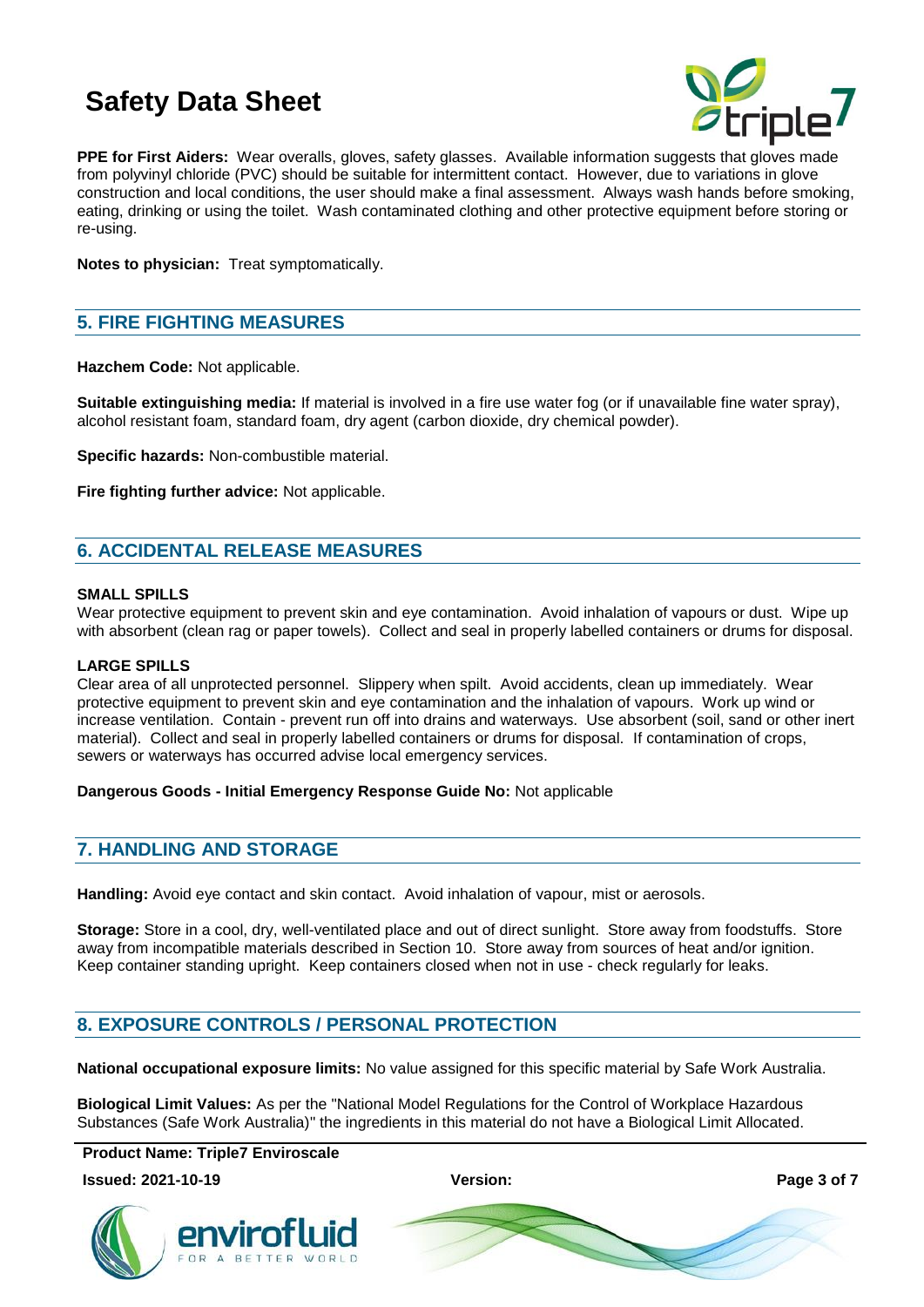

**Engineering Measures:** Natural ventilation should be adequate under normal use conditions.

**Personal Protection Equipment:** OVERALLS, GLOVES, SAFETY GLASSES.



Personal protective equipment (PPE) must be suitable for the nature of the work and any hazard associated with the work as identified by the risk assessment conducted.

Wear overalls, gloves, safety glasses. Available information suggests that gloves made from polyvinyl chloride (PVC) should be suitable for intermittent contact. However, due to variations in glove construction and local conditions, the user should make a final assessment. Always wash hands before smoking, eating, drinking or using the toilet. Wash contaminated clothing and other protective equipment before storing or re-using.

**Hygiene measures:** Keep away from food, drink and animal feeding stuffs. When using do not eat, drink or smoke. Wash hands prior to eating, drinking or smoking. Avoid contact with clothing. Avoid eye contact and skin contact. Avoid inhalation of vapour, mist or aerosols. Ensure that eyewash stations and safety showers are close to the workstation location.

### **9. PHYSICAL AND CHEMICAL PROPERTIES**

| <b>Base Units:</b> | Litres                          |
|--------------------|---------------------------------|
| Form:              | Liauid                          |
| Colour:            | Viscous clear colourless liquid |
| Odour:             | slight detergent odour          |

| Solubility:                           | soluble            |
|---------------------------------------|--------------------|
| <b>Solubility in water:</b>           | Soluble            |
| <b>Specific Gravity:</b>              | 1.043              |
| Vapour Pressure (20 °C):              | 18mmHg (20°C)      |
| Melting Point/Range (°C):             | $<$ 0 $^{\circ}$ C |
| <b>Boiling Point/Range (°C):</b>      | $100^{\circ}$ C    |
| Decomposition Point (°C):             | $>121^{\circ}$ C   |
| pH:                                   | $2.1$ (neat)       |
| <b>Viscosity:</b>                     | Not available      |
| Evaporation Rate (n-Butyl acetate=1): | As for water       |
| Total VOC (g/Litre):                  | >60% (water)       |

(Typical values only - consult specification sheet)  $N Av = Not available, N App = Not applicable$ 

### **10. STABILITY AND REACTIVITY**

**Chemical stability:** This material is thermally stable when stored and used as directed.

**Conditions to avoid:** Elevated temperatures and sources of ignition.

**Product Name: Triple7 Enviroscale**

**Issued: 2021-10-19 Version: Page 4 of 7**



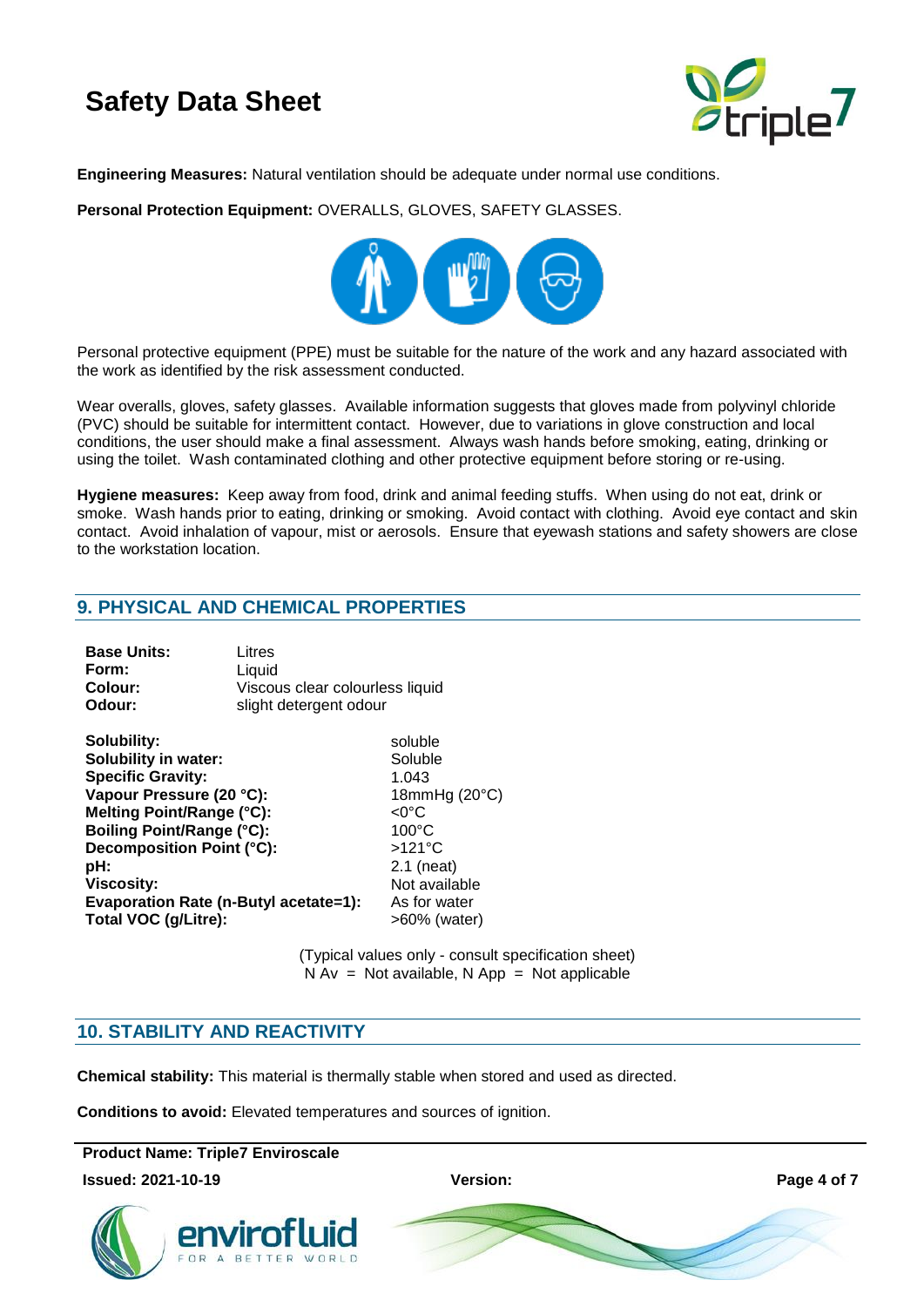

**Incompatible materials:** Oxidising agents.

**Hazardous decomposition products:** Oxides of carbon and nitrogen, smoke and other toxic fumes.

**Hazardous reactions:** No known hazardous reactions.

### **11. TOXICOLOGICAL INFORMATION**

No adverse health effects expected if the product is handled in accordance with this Safety Data Sheet and the product label. Symptoms or effects that may arise if the product is mishandled and overexposure occurs are:

#### **Acute Effects**

**Inhalation:** Material may be an irritant to mucous membranes and respiratory tract.

**Skin contact:** Contact with skin will result in irritation.

**Ingestion:** Swallowing can result in nausea, vomiting and irritation of the gastrointestinal tract.

**Eye contact:** An eye irritant.

#### **Acute toxicity**

**Inhalation:** This material has been classified as not hazardous for acute inhalation exposure. Acute toxicity estimate (based on ingredients):  $LC_{50} > 20.0$  mg/L for vapours or  $LC_{50} > 5.0$  mg/L for dust and mist.

**Skin contact:** This material has been classified as not hazardous for acute dermal exposure. Acute toxicity estimate (based on ingredients):  $LD_{50} > 2,000$  mg/Kg bw

**Ingestion:** This material has been classified as not hazardous for acute ingestion exposure. Acute toxicity estimate (based on ingredients):  $LD_{50} > 2,000$  mg/Kg bw

**Corrosion/Irritancy:** Eye: this material has been classified as a Category 2A Hazard (reversible effects to eyes). Skin: this material has been classified as a Category 2 Hazard (reversible effects to skin).

**Sensitisation:** Inhalation: this material has been classified as not a respiratory sensitiser. Skin: this material has been classified as not a skin sensitiser.

**Aspiration hazard:** This material has been classified as not an aspiration hazard.

**Specific target organ toxicity (single exposure):** This material has been classified as not a specific hazard to target organs by a single exposure.

### **Chronic Toxicity**

**Mutagenicity:** This material has been classified as not a mutagen.

**Carcinogenicity:** This material has been classified as not a carcinogen.

**Reproductive toxicity (including via lactation):** This material has been classified as not a reproductive toxicant.

**Specific target organ toxicity (repeat exposure):** This material has been classified as not a specific hazard to

**Product Name: Triple7 Enviroscale**

#### **Issued: 2021-10-19 Version: Page 5 of 7**





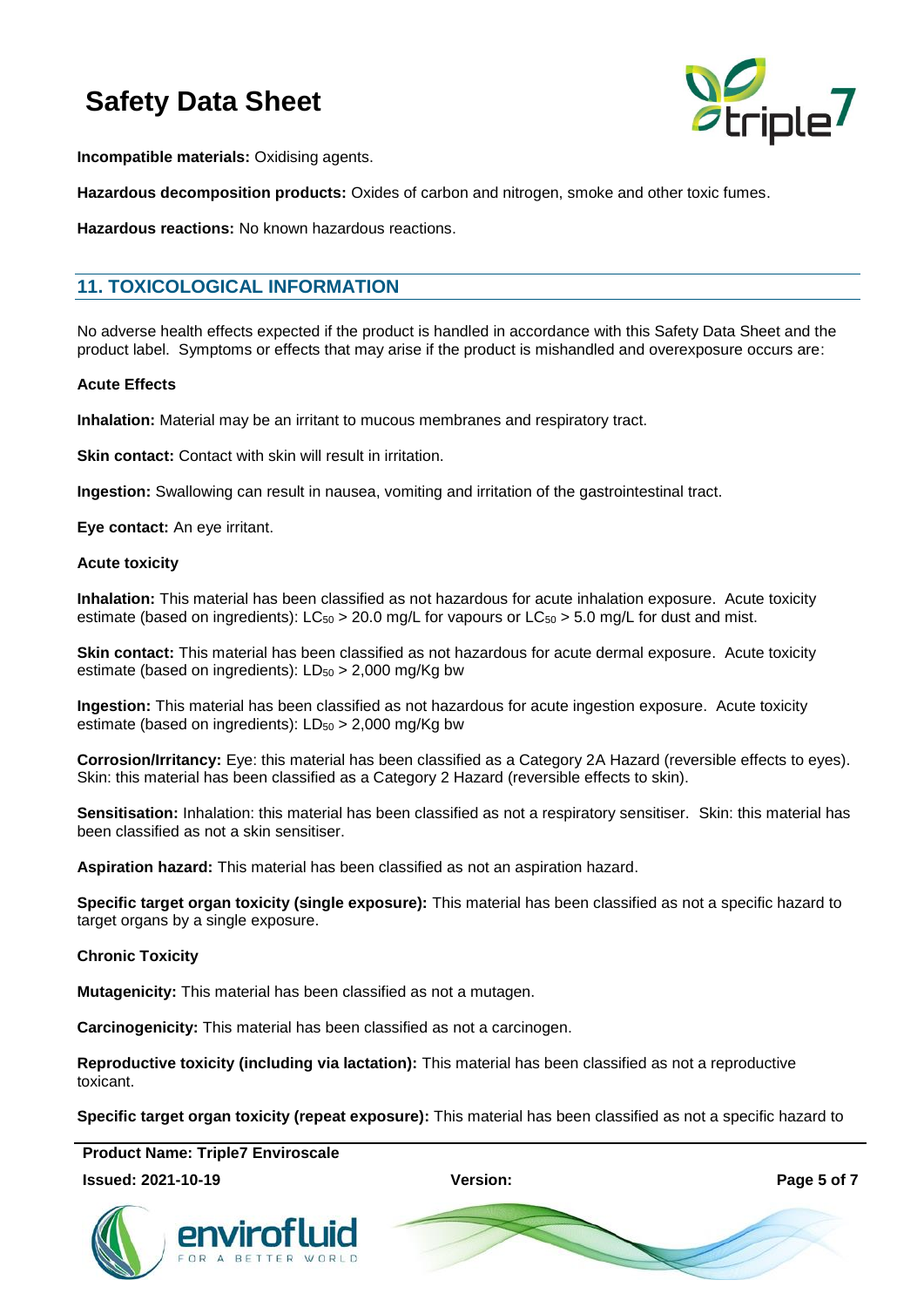

target organs by repeat exposure.

### **12. ECOLOGICAL INFORMATION**

Avoid contaminating waterways.

**Acute aquatic hazard:** This material has been classified as not hazardous for acute aquatic exposure. Acute toxicity estimate (based on ingredients): > 100 mg/L

**Long-term aquatic hazard:** This material has been classified as not hazardous for chronic aquatic exposure. Non-rapidly or rapidly degradable substance for which there are adequate chronic toxicity data available OR in the absence of chronic toxicity data, Acute toxicity estimate (based on ingredients): >100 mg/L, where the substance is not rapidly degradable and/or BCF  $\lt$  500 and/or log  $K_{ow} \lt$  4.

**Ecotoxicity:** No information available.

**Persistence and degradability:** No information available.

**Bioaccumulative potential:** No information available.

**Mobility:** No information available.

### **13. DISPOSAL CONSIDERATIONS**

Persons conducting disposal, recycling or reclamation activities should ensure that appropriate personal protection equipment is used, see "Section 8. Exposure Controls and Personal Protection" of this SDS.

If possible material and its container should be recycled. If material or container cannot be recycled, dispose in accordance with local, regional, national and international Regulations.

### **14. TRANSPORT INFORMATION**

### **ROAD AND RAIL TRANSPORT**

Not classified as Dangerous Goods by the criteria of the "Australian Code for the Transport of Dangerous Goods by Road & Rail" and the "New Zealand NZS5433: Transport of Dangerous Goods on Land".

### **MARINE TRANSPORT**

Not classified as Dangerous Goods by the criteria of the International Maritime Dangerous Goods Code (IMDG Code) for transport by sea.

### **AIR TRANSPORT**

Not classified as Dangerous Goods by the criteria of the International Air Transport Association (IATA) Dangerous Goods Regulations for transport by air.

### **15. REGULATORY INFORMATION**

### **This material is not subject to the following international agreements:**

Montreal Protocol (Ozone depleting substances) The Stockholm Convention (Persistent Organic Pollutants)

### **Product Name: Triple7 Enviroscale**

**Issued: 2021-10-19 Version: Page 6 of 7**